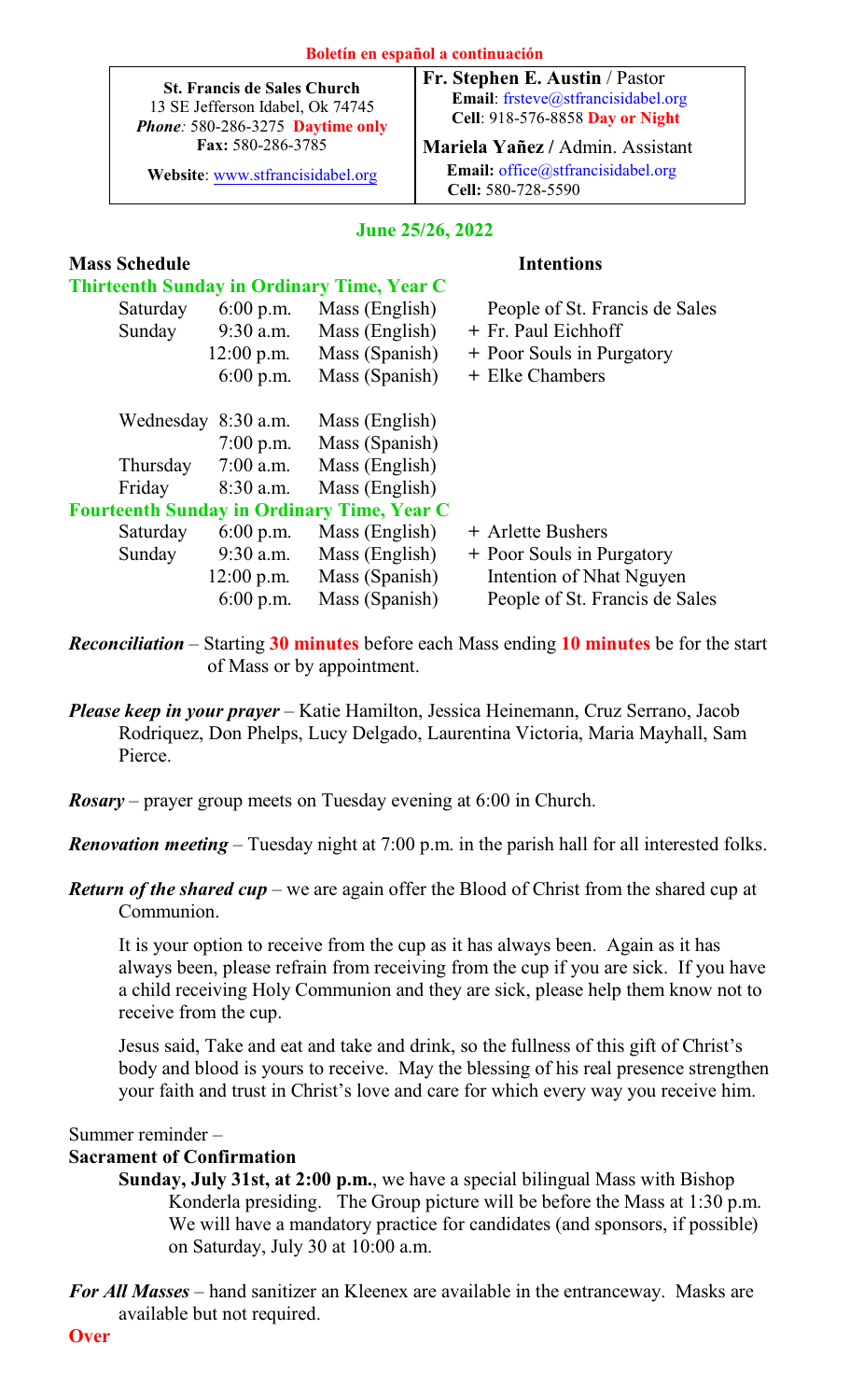*Your support of our parish is needed* – If you are away from the parish, you may offer a gift to our parish online at the Diocese website address below by check or credit card:

https://dioceseoftulsa.org/donate-to-support-a-specific-parish?paymentOrgID=9042

## *Weekend Readings:*

## **June 26th – 13th Sunday in Ordinary Time, Year C**

Read: <https://bible.usccb.org/bible/readings/062622.cfm>

Listen:

https://bible.usccb.org/podcasts/audio/2022-06-26-usccb-daily-mass-readings

## **July 3 rd – 14th Sunday in Ordinary Time, Year C**

Read: <https://bible.usccb.org/bible/readings/070322.cfm>

Listen:

https://bible.usccb.org/podcasts/audio/2022-07-03-usccb-daily-mass-readings

# **Next page of Bulletin in Spanish. Página siguiente del Boletín en español.**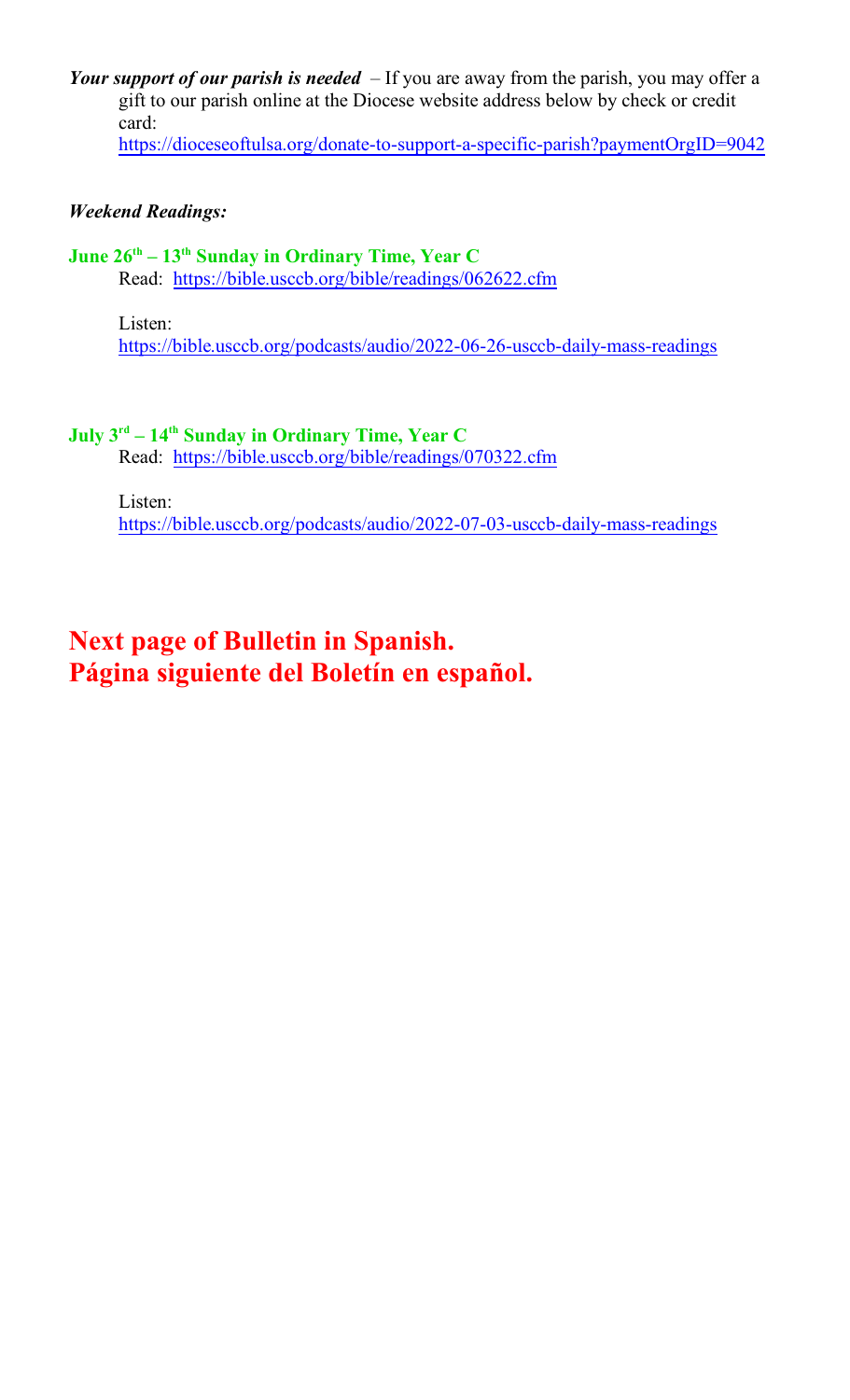**Iglesia de San Francisco de Sales** 13 SE Jefferson, Idabel, Ok 74745 **Teléfono**: 580-286-3275 **tiempo de día Fax**: 580-286-3785

**Sitio web**: [www.stfrancisidabel.org](http://about:blank)

**Padre Stephen E. Austin** / Pastor Email: [frsteve@stfrancisidabel.org](http://about:blank) Cell: 918-576-8858 dia **o noche Mariela Yañez** / Admin. Assistant Email: [office@stfrancisidabel.org](http://about:blank) Cell: 580-728-5590

# **25/26 de junio de 2022**

|           | Horario de misas                                    | <b>Intenciones</b>               |
|-----------|-----------------------------------------------------|----------------------------------|
|           | 13 <sup>°</sup> domingo del tiempo ordinario, año C |                                  |
| Sábado    | $6:00$ p.m. Misa (Inglés)                           | Pueblo de San Francisco de Sales |
| Domingo   | $9:30$ a.m. Misa (inglés)                           | + Fr. Paul Eichhoff              |
|           | 12:00 pm. Misa (español)                            | + Pobres Almas del Purgatorio    |
|           | $6:00$ p.m. Misa (español)                          | + Elke Chambers                  |
| Miércoles | $7:00$ a.m. Misa (Inglés)                           |                                  |
|           | $7:00$ p.m. Misa (Español)                          |                                  |
| Jueves    | $7:00$ a.m. Misa(Inglés)                            |                                  |
| Viernes   | $8:30$ a.m. Misa (Inglés)                           |                                  |
|           | 14 <sup>°</sup> domingo del tiempo ordinario, año C |                                  |
|           |                                                     |                                  |

| Sábado  | $6:00$ p.m. Misa (Inglés)  | + Arlette Bushers                |
|---------|----------------------------|----------------------------------|
| Domingo | $9:30$ a.m. Misa (inglés)  | + Pobres Almas del Purgatorio    |
|         | $12:00$ pm. Misa (español) | Intention Nhat Nguyen            |
|         | $6:00$ p.m. Misa (español) | Pueblo de San Francisco de Sales |

**Reconciliación** – **30 minutos** antes de cada misa o por cita.

- *Por favor, mantenga en su oración* Jacob Rodriquez, Cruz Serrano, Katie Hamilton, Jessica Heinemann, Lucy Delgado, Don Phelps, Laurentina Victoria, Maria Mayhall, Sam Pierce.
- *Reunión de renovación* martes por la noche a las 7:00 p.m. en el salón parroquial para todos los interesados.
- *Regreso de la copa compartida* -- ofreceremos nuevamente la Sangre de Cristo de la copa compartida en la Comunión.

Es tu opción recibir de la copa como siempre ha sido. Una vez más, como siempre ha sido, por favor absténgase de recibir de la copa si está enfermo. Si tiene un niño que recibe la Sagrada Comunión y está enfermo, ayúdelo a saber que no debe recibir de la copa.

Jesús dijo: Toma y come y toma y bebe, para que la plenitud de este regalo del cuerpo y la sangre de Cristo sea tuyo para recibir. Que la bendición de su presencia real fortalezca nuestra fe y confianza en el amor y cuidado de Cristo por el cual lo recibís en todas las formas.

## *Sacramento de la Confirmación*

- El domingo 31 de julio, a las 2:00 p. m., tendremos una misa especial bilingüe presidida por el obispo Konderla. La foto de grupo será antes de la Misa a la 1:30 p.m. Tendremos una práctica obligatoria para candidatos (y Padrinos, si es posible) el sábado 30 de julio a las 10:00 a.m.
- *Para todas las misas* desinfectante de manos y Kleenex están disponibles en la entrada. Las máscaras están disponibles pero no son obligatorias.